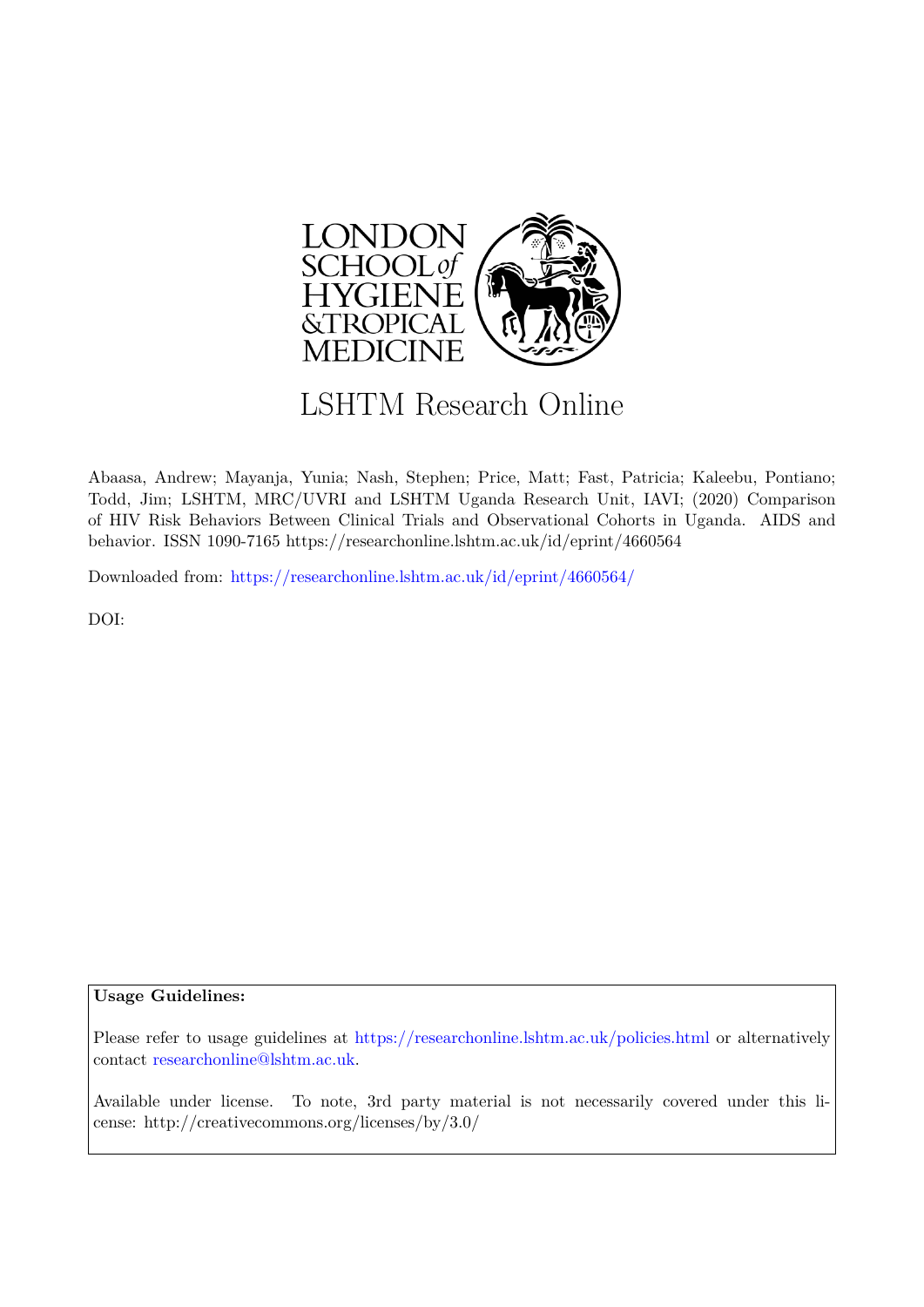#### **ORIGINAL PAPER**



## **Comparison of HIV Risk Behaviors Between Clinical Trials and Observational Cohorts in Uganda**

Andrew Abaasa<sup>1,2</sup> · Stephen Nash<sup>2</sup> · Yunia Mayanja<sup>1</sup> · Matt A. Price<sup>3,4</sup> · Patricia E. Fast<sup>3,5</sup> · Pontiano Kaleebu<sup>1</sup> · **Jim Todd<sup>2</sup>**

Published online: 10 April 2020 © The Author(s) 2020

#### **Abstract**

Many key populations have high-risk behaviors for HIV infection making them suitable for HIV vaccine efficacy trials. However, these behaviors may change when participants enroll into a trial. We used HIV simulated vaccine efficacy trials (SiVETs) nested within observational cohorts of fsherfolks and female sex workers in Uganda to evaluate this diference. We screened observational cohort participants for enrolment into SiVETs, until 572 were enrolled. Those not enrolled (n=953) continued participation in the observational cohorts. We determined risk behaviors at baseline and at 1 year, assigned a numeric score to each behavior and defned composite score as the sum of reported behaviors. We compared changes in scores over 12 months. Both observational cohorts and SiVETs saw a signifcant decrease in score but greatest in the SiVETs. Investigators recruiting for trials from these populations should consider the likely efect of reduction in risk behaviors on incident HIV infection and trial statistical power.

**Keywords** HIV · Risk behavior · Trials · Observational · Cohorts

## **Introduction**

According to UNAIDS, 1.8 million new HIV infections occurred globally in 2017, 66% of which were in Sub Saharan Africa (SSA) [[1](#page-12-0)]. Available HIV prevention methods have had limited effect in curbing new HIV infections in SSA because of poor adherence and/or lack of access [\[2](#page-12-1)].

**Electronic supplementary material** The online version of this article [\(https://doi.org/10.1007/s10461-020-02838-w\)](https://doi.org/10.1007/s10461-020-02838-w) contains supplementary material, which is available to authorized users.

 $\boxtimes$  Andrew Abaasa Andrew.Abaasa@mrcuganda.org; andrew.abaasa@lshtm.ac.uk; andrew.abaasa@yahoo.com

- <sup>1</sup> MRC/UVRI & LSHTM Uganda Research Unit, Entebbe, Uganda
- <sup>2</sup> London School of Hygiene and Tropical Medicine, London, UK
- <sup>3</sup> International AIDS Vaccine Initiative, New York, USA
- <sup>4</sup> Department of Epidemiology and Biostatistics, University of California at San Francisco, San Francisco, USA
- <sup>5</sup> Pediatric Infectious Diseases, School of Medicine, Stanford University, Palo Alto, CA, USA

Three possible long-term hopes for controlling the HIV pandemic are an efective and afordable HIV vaccine [\[3](#page-12-2)], a long-acting drug [[4\]](#page-12-3), and antibody injection [[5\]](#page-12-4). Successful efficacy trials will need populations with high HIV incidence and SSA is likely to be a key destination for many such trials. However, many SSA countries sufer from generalized HIV epidemics [[6,](#page-12-5) [7\]](#page-12-6), and although the HIV incidence is below 1% per annum [[8](#page-12-7)], the HIV prevalence in the general population in Uganda has consistently remained above 5% [[1\]](#page-12-0). In such a setting, trials may not be conducted in the general population but population sub groups.

Occupational subpopulations, such as Fisherfolks (FF) and female sex workers (FSW), are suitable for HIV vaccine efficacy trials  $[9-12]$  $[9-12]$ . The incidence of HIV is much higher in these subpopulations, with incidence rates as high as 11 per 100 persons at risk in Uganda [\[9](#page-12-8)[–14](#page-12-10)]. These groups have shown high willingness to participate in HIV prevention research [[15,](#page-12-11) [16\]](#page-12-12) and have good retention in study follow up [[17,](#page-12-13) [18\]](#page-12-14). However, most incidence and retention information comes from observational cohorts, and trials often have lower HIV incidence than observational cohorts drawn from the same population [[9,](#page-12-8) [19,](#page-12-15) [20\]](#page-12-16). In 2007/8, lower than expected HIV incidence led to the premature termination of three microbicides trials in West Africa [\[20](#page-12-16)[–22](#page-12-17)].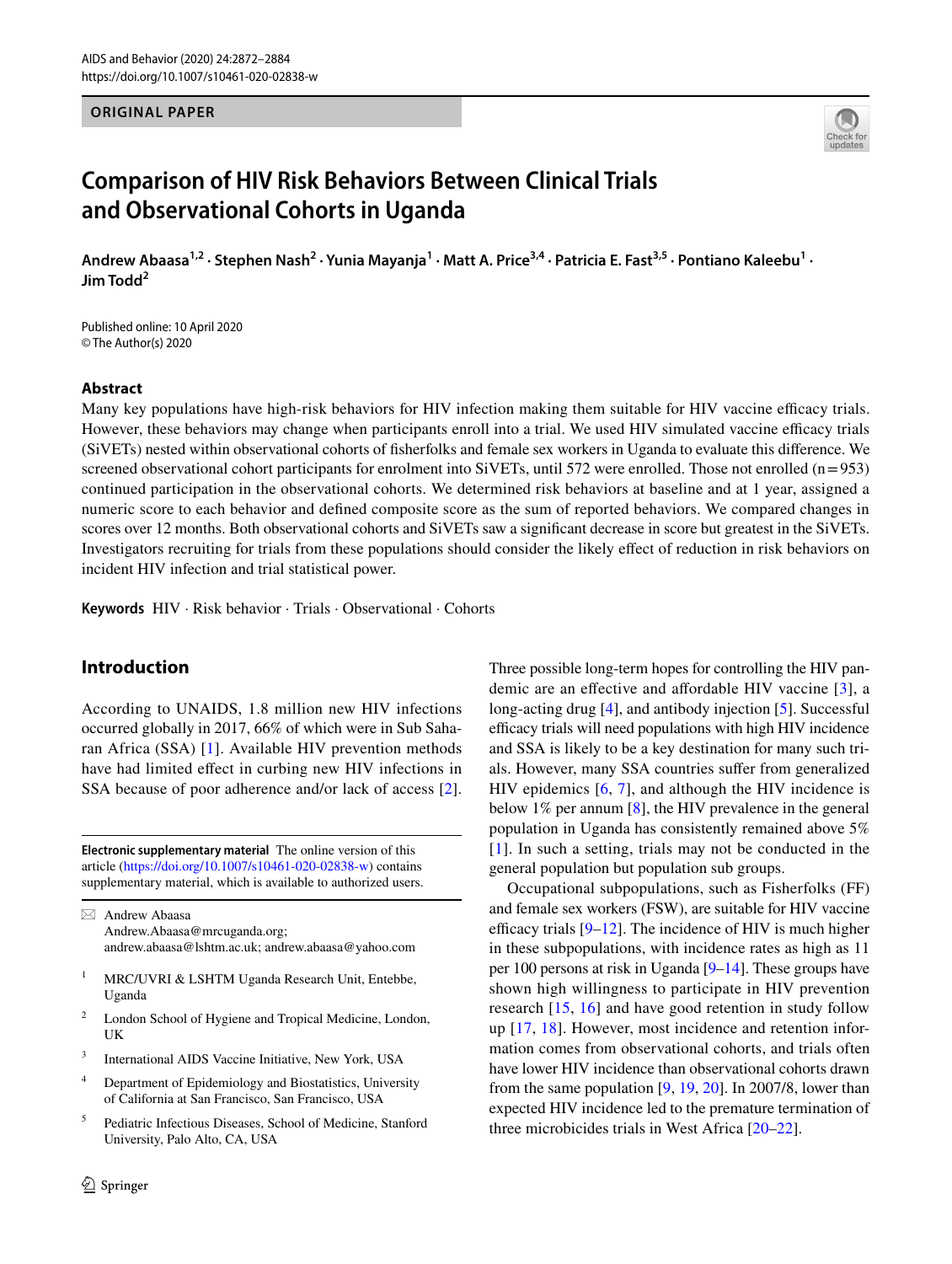Two key reasons have been put forward to explain the reduced HIV incidence in trials. First, an inclination for participants to reduce risky behaviors due to vigorous trial HIV risk-reduction measures. Second, there may be important diferences between participants who join clinical trials and those that do not [\[20](#page-12-16)[–22\]](#page-12-17). In such trials, participants have reported increased condom use, fewer sexual partners, and fewer sex acts compared to their baseline behavior.

To our knowledge, no HIV efficacy trials to date have completed follow up among FF on the shoreline of Lake Victoria nor among FSW in Kampala. Observational studies in FF and FSW in Uganda have shown very high HIV risk behaviors and genital infections [[12,](#page-12-9) [17,](#page-12-13) [23](#page-12-18)[–25](#page-12-19)]. HIV incidence in these groups has also been high [\[12](#page-12-9), [14](#page-12-10)]. As an ethical requirement, conduct of HIV vaccine efficacy trials requires that participants receive HIV behavioral risk reduction messages/measures and this is likely to decrease the proportion of participants who engage in high-risk behavior.

Composite sets of HIV risk components have been previously used in cohorts of serodiscordant couples in seven African countries [\[26](#page-12-20)] and Men who have sex with men in China [\[27](#page-12-21)], Kenya [\[28\]](#page-12-22) and Brazil [[29\]](#page-12-23), to generate HIV risk scores. In these studies, a lower risk score was associated with 20 to 85% [\[26](#page-12-20), [29\]](#page-12-23) lower HIV incidence. The composite score allowed for more precise predictive capability of risk on HIV incidence, than individual predictors [\[26](#page-12-20)].

Since 2008, the International AIDS Vaccine Initiative (IAVI) in collaboration with MRC/UVRI and LSHTM Uganda research Unit have run cohorts of FF and FSW [[10,](#page-12-24) [11,](#page-12-25) [17](#page-12-13), [18](#page-12-14), [24\]](#page-12-26). Beginning July 2012, HIV simulated vaccine efficacy trials (SiVETs) (designed to mimic an HIV vaccine efficacy trial using a commercially licensed Hepatitis B vaccine) were nested within both cohorts [[9,](#page-12-8) [13](#page-12-27)]. Results from these studies have shown a 50% reduction in HIV incidence in the simulation trials compared to the cohorts in which they were nested, despite the fact that the licensed vaccine has no effect on HIV infection [[9,](#page-12-8) [13\]](#page-12-27).

We use data from the two observational cohorts and the nested SiVETs to: (i) determine the proportion of participants with decreased composite risk score at end of follow up, (ii) compare the decrease in composite risk score between the SiVET and the observational cohorts and (iii) determine baseline factors associated with decrease in composite risk score.

### **Methods**

#### **Study Design**

Data presented in this paper come from two observational cohorts, OBC<sub>1</sub> (Jan 2012–Apr 2015) in FF and OBC<sub>2</sub> (Apr 2008–Apr 2017) in FSW, and two HIV simulated vaccine

efficacy trials, SiVET<sub>1</sub> (Jul 2012–Apr 2014) nested in OBC<sub>1</sub> and  $\text{SiVET}_2$  (Aug 2014–Apr 2017) nested in OBC<sub>2</sub>.

#### **Description of Cohorts**

#### **Observational Cohorts Before SiVETs**

Eligible Fisherfolks (HIV negative, aged 18–49 years, at high risk of HIV infection) were enrolled into  $OBC<sub>1</sub>$  at a clinic located in Masaka town (100 km Southwest of Kampala, the capital of Uganda) about 50 km inland from the fshing communities on Lake Victoria. High risk was defned as any one of: multiple or casual sexual partners; presence of a sexually transmitted infection; non-condom use with causal partner; and alcohol use). Enrolled participants were primarily scheduled for quarterly HIV counselling and testing (HCT) and six-monthly HIV behavioral risk assessment. OBC<sub>2</sub> enrolled eligible female sex workers (HIV negative, aged 18–49 years) at a clinic located in Kampala city about 2 km from the city center. The follow up schedules and reason (HIV incidence and creating a pool of participants to enroll in future HIV prevention trials) for establishing this cohort were similar to those of  $OBC<sub>1</sub>$ , except that HIV behavioral risk assessment in this cohort was done annually. Details of both cohorts have been previously reported [[11,](#page-12-25) [13](#page-12-27), [17](#page-12-13), [24](#page-12-26), [30](#page-12-28)].

#### **SiVET Cohorts**

From July 2012, participants that had spent between 3 and 18 months in follow up in  $OBC<sub>1</sub>$  were screened for eligibility (Table [1\)](#page-3-0) and enrolled into  $SiVET<sub>1</sub>$ . In addition to the procedures in  $OBC<sub>1</sub>$ , participants in  $SIVET<sub>1</sub>$  were administered a commercially licensed hepatitis B vaccine (ENGERIX-BTM GlaxoSmithKline Biologicals Rixensart, Belgium) following the standard schedule of 0, 1 and 6 months mimicking an actual HIV vaccine efficacy trial with extra follow up visits (Fig. [1\)](#page-4-0). Similar procedures were followed to establish  $SiVET_2$ , nested within  $OBC_2$ . In both SiVETs, data were collected on risk factors, including sexual behaviors at enrolment, 6 and 12 months. The primary purpose of SiVET was to determine study participants' retention at 12 months of follow up in a trial environment. Details of both SiVETs have been previously reported [\[9](#page-12-8), [13](#page-12-27), [30](#page-12-28)].

#### **Non‑SiVET Cohorts (Observational Cohorts in the SiVET Concurrent Period)**

Non-SiVET<sub>1</sub> in FF and non-SiVET<sub>2</sub> in FSW cohorts comprised of participants in the respective OBCs that either failed the SiVET screening procedure (Table [1](#page-3-0) and Fig. [1\)](#page-4-0) or who were not enrolled because the SiVET had reached its target sample size. In both non-SiVET cohorts, data were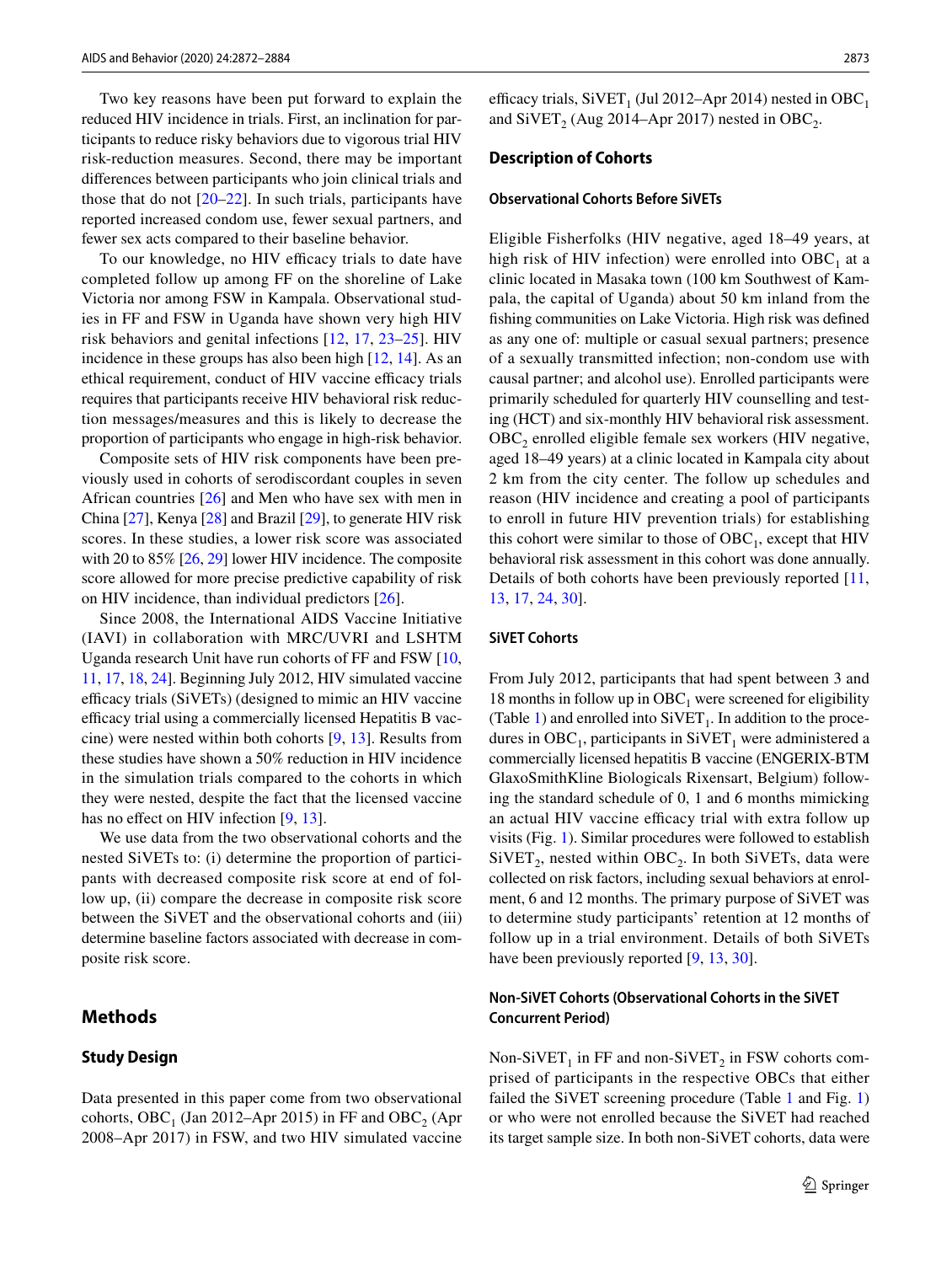$\mathbf{c}$ 

<span id="page-3-0"></span>

| <b>Table 1</b> Screening and                                           | SiVET cohort                                                                                                                                                                                                                                                                                                                                                                                                                                                                                                                                                                                                                                                                  | Non-SiVET cohort                                                                                                                                                                                                    |
|------------------------------------------------------------------------|-------------------------------------------------------------------------------------------------------------------------------------------------------------------------------------------------------------------------------------------------------------------------------------------------------------------------------------------------------------------------------------------------------------------------------------------------------------------------------------------------------------------------------------------------------------------------------------------------------------------------------------------------------------------------------|---------------------------------------------------------------------------------------------------------------------------------------------------------------------------------------------------------------------|
| enrolment eligibility criteria<br>for SiVETs and non-SiVETs<br>cohorts | <i>Inclusion</i><br>At least 3 and no more than 18 months of follow up in the $OBC_1$<br>or $OBC2$<br>HIV-1 negative and willing to undergo HIV testing<br>Age 18 to 49 years<br>Able and willing to provide written informed consent<br>Able and willing to provide adequate locator information includ-<br>ing physical address<br>Willing and able to return for follow-up clinic visits<br>Intending to reside in study area for at least 1 year<br>Willing to undergo pregnancy testing<br>Not breastfeeding and no intent for pregnancy in the next year<br>Willing to use effective contraception during the study and at least<br>3 months after the last vaccination | <i>Inclusion</i><br>At least 3 months and no more than<br>18 months of follow up in $OBC_1$ or<br>OBC <sub>2</sub><br>Still in active follow up in the OBCs<br>HIV-1 negative and willing to undergo<br>HIV testing |
|                                                                        | Exclusion<br>History of severe allergic reaction to any substance<br>An acute or chronic illness<br>Contraindication for Hepatitis B vaccine<br>Participation in another clinical trial<br>Hepatitis B positive (only $SIVET_2$ )                                                                                                                                                                                                                                                                                                                                                                                                                                             | Exclusion<br>HIV positive                                                                                                                                                                                           |

*SiVET* simulated vaccine efficacy trial, *OBC* observational cohort

collected on sexual behaviors at enrolment, 6 months (only non-SiVET<sub>1</sub>) and 12 months.

#### **HIV Risk Components Score**

We defned a composite risk score for each participant taking account of the following: alcohol consumption; use of alcohol prior to sex; number of sexual partners; starting a new sexual relationship recently; condom use; and presence of genital discharge and/or disease, with scoring as shown in Table [2.](#page-5-0) A higher score indicates higher risk components. We used the diference in this composite score between baseline and end of follow up (12 months) as a measure of change in risk components [\[29](#page-12-23)], where a positive value indicates an increase in high-risk behavior.

#### **Data Management and Statistical Methods**

The data from non-SiVET cohorts were entered and managed in MS Access 2003 (Microsoft Corporation, Redmond, WA), and from SiVET cohorts in OpenClinica 3.5 (Waltham, MA). All data were analyzed in Stata 14.0 (Stata Corp, College Station, TX, USA). We excluded from analysis participants who did not return for at least one HIV risk assessment follow-up visit. We summarized baseline characteristics using frequencies and percentages and compared them between non-SiVET and SiVET cohorts in the same population with chi-square tests. Bar graphs were used to display (i) the proportion of participants reporting each risk component at baseline and at 12-month follow up and (ii) the proportion of participants for each reported risk component who experienced a decrease in their risk score from that reported at baseline. We categorized the score diference into a binary variable, 1 for decreased risk component (diference <0) and 0 otherwise (difference  $\geq$  0). The proportion of participants with decreased risk component was estimated as the number with difference  $< 0$  divided by the total number of participants in the analysis expressed as a percentage. We estimated the mean and median of the composite risk scores at baseline and at 12 months stratifed by non-SiVET and SiVET cohort as well as the study population. We fitted linear regression models stratified by the study population to determine the relationship of risk score at 12 months with study (non-SiVET vs SiVET) or other baseline characteristics adjusted for baseline risk score. After bivariable analyses, a multivariable model was ftted. In the multivariable model, factors were removed from the model using a backward elimination algorithm retaining any factors which remained signifcant predictor of dropping risk score ( $p \le 0.05$ ) or which caused a change in the regression coefficient of  $20\%$  or more (i.e., suggesting they were a confounding factor). Sex, age group and study cohort (SiVET and non-SiVET) were included a priori. We preferred linear models to Poisson or negative binomial because the data under consideration did not have any zero or skewed scores. However, we further ftted Poisson models in a supplementary analysis and similar results were observed, Supplementary Table 6.

Two sensitivity analyses were performed: one, stratifying the fsherfolk population by gender; the other comparing the primary outcome between non-SiVET participants (those not screened because of SiVET recruitment accrual) to (a) SiVET screen failures and (b) SiVET.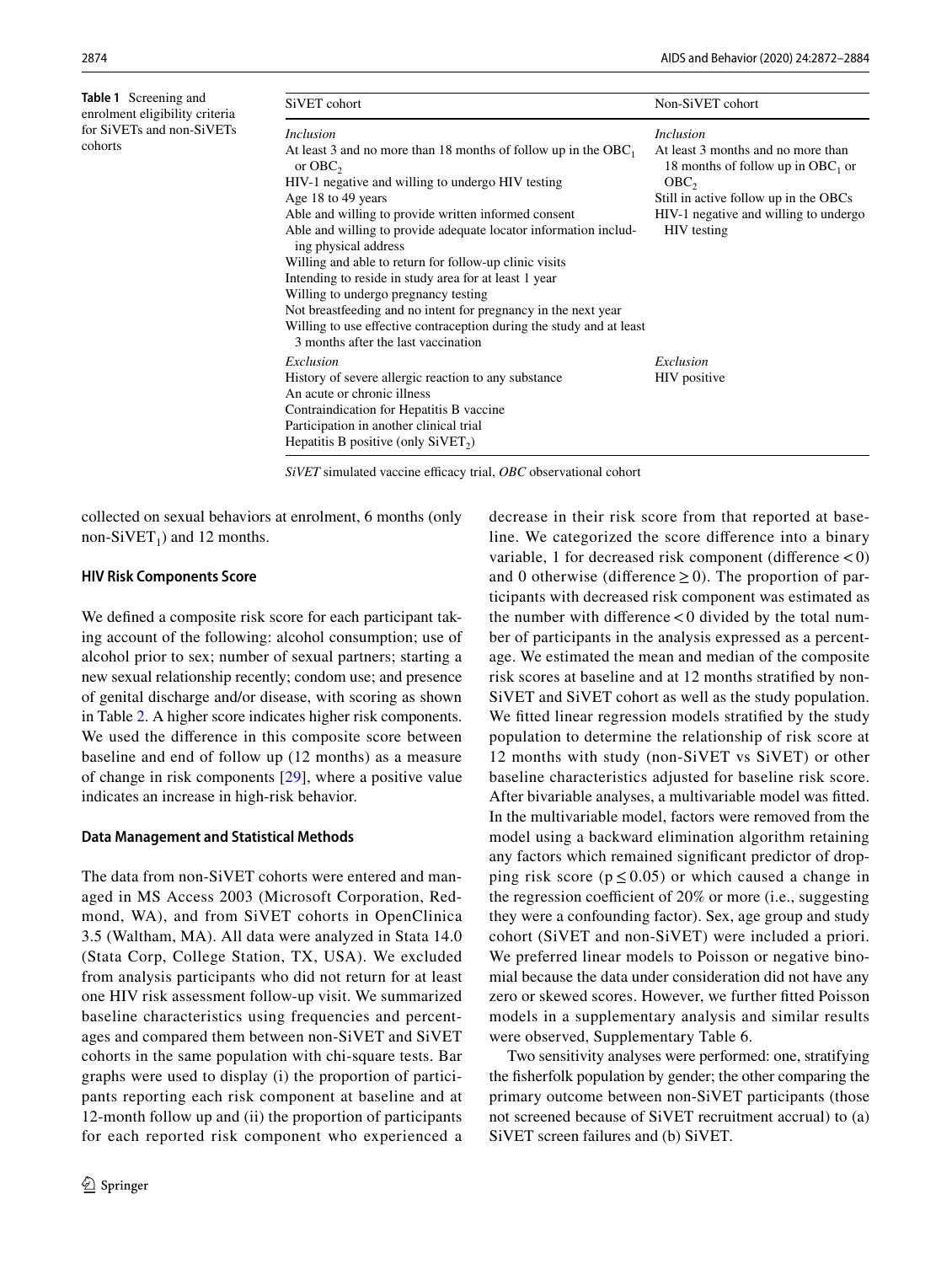

<span id="page-4-0"></span>**Fig. 1** Study profle for participants screened and enrolled in SiVET cohorts and those remaining in the non-SiVET cohorts in the FF and FSW populations, Uganda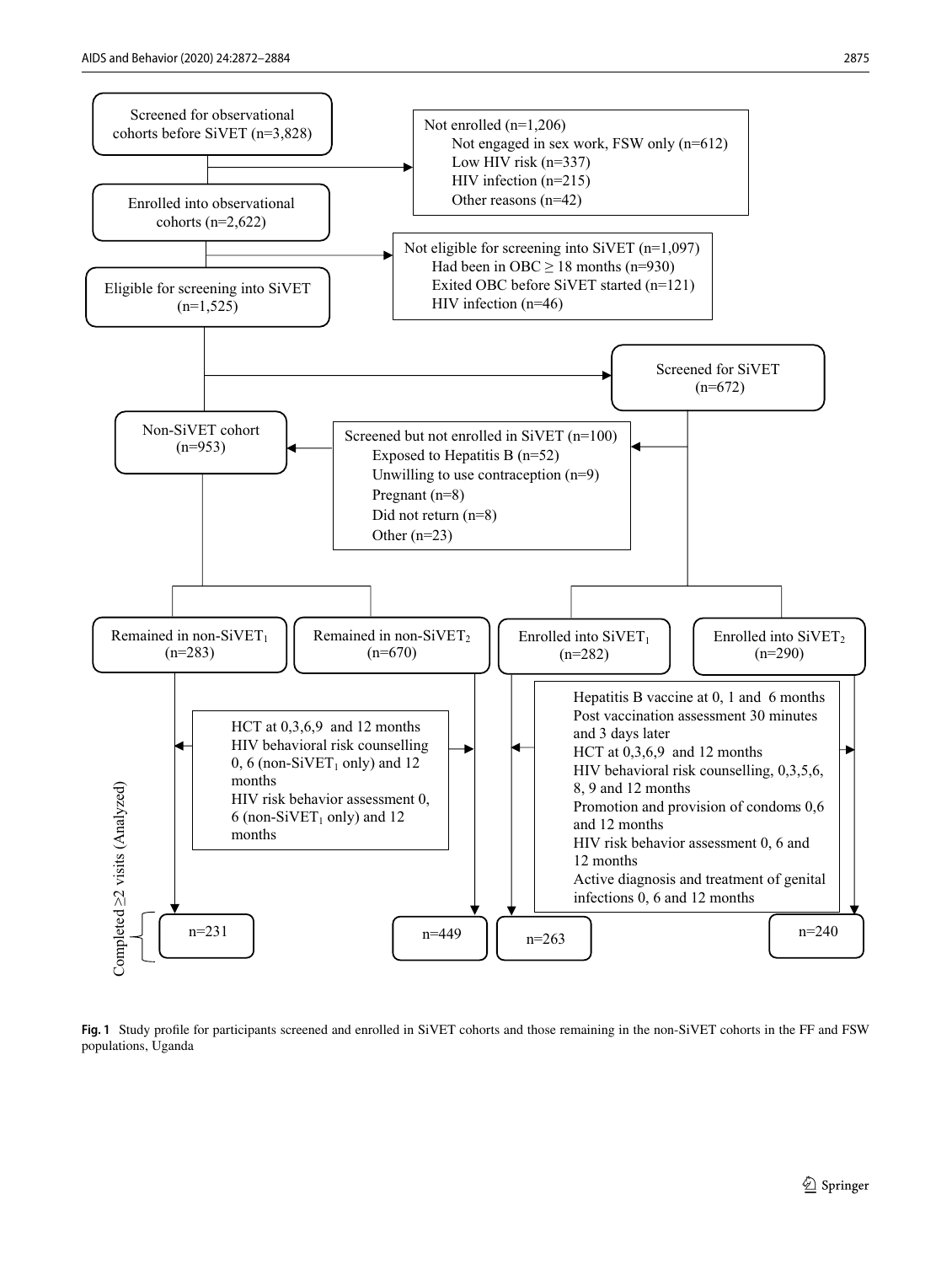<span id="page-5-0"></span>

| Table 2 HIV risk reduction measures and risk score determination in the non-SiVET and SiVET cohorts in the key populations, Uganda |  |
|------------------------------------------------------------------------------------------------------------------------------------|--|
|------------------------------------------------------------------------------------------------------------------------------------|--|

| Risk reduction measure                                            | Study cohort |                       | Assessment question                                                                 | Component score                                                                      |  |
|-------------------------------------------------------------------|--------------|-----------------------|-------------------------------------------------------------------------------------|--------------------------------------------------------------------------------------|--|
|                                                                   |              | SiVET non-SiVET       |                                                                                     |                                                                                      |  |
| HIV counselling and testing                                       | Yes          | Yes                   | $HIV$ test results <sup>a</sup>                                                     | na                                                                                   |  |
| Counselling on alcohol consumption                                | Yes          | No                    | Alcohol consumption (last 3 months) <sup>a</sup>                                    | Never $(0)$<br>Sometimes (1)<br>Weekly (2)<br>Daily $(3)$                            |  |
| Counselling on having sex under influence Yes<br>of alcohol       |              | N <sub>0</sub>        | Having sex under influence of alcohol (last Never (0)<br>$3$ months) <sup>a</sup>   | Sometimes (1)<br>Frequently (2)<br>Always $(3)$                                      |  |
| Counselling on the number of sexual<br>partners                   | Yes          | Yes                   | Number of sexual<br>partners (last 3 months) <sup>a</sup>                           | None $(0)$<br>One $(1)$<br>Two $(2)$<br>Three $(3)$<br>$\geq$ Four (4)               |  |
| Counselling on having new (casual) sexual Yes<br>partners         |              | Yes                   | Number of new sexual partner besides the<br>regular (last 3 months) <sup>a</sup>    | None $(0)$<br>One $(1)$<br>Two $(2)$<br>Three $(3)$<br>$\geq$ Four (4)               |  |
| Promotion and provision of condoms                                | Yes          |                       | No (provided on request) Condom use with a new sexual partner<br>$last 3 months)^a$ | No new partner $(0)$<br>Always (1)<br>Frequently (2)<br>Sometimes (3)<br>Never $(4)$ |  |
| Active diagnosis and treatment for genital<br>discharge (GD)      | Yes          | Symptomatic treatment | Presence of genital discharge <sup>a</sup>                                          | No(0)<br>Yes $(1)$                                                                   |  |
| Active diagnosis and treatment for genital<br>ulcer disease (GUD) | Yes          | Symptomatic treatment | Presence of genital ulcer/sores <sup>a</sup>                                        | No(0)<br>Yes $(1)$                                                                   |  |
| Total least score = 0 while the maximum worst score = $20$        |              |                       |                                                                                     |                                                                                      |  |

*na* not applicable, *SiVET* simulated vaccine efficacy trial

<sup>a</sup>Schedule indicated in Fig. [1](#page-4-0)

## **Results**

#### **Screening, Enrolment and Follow Up**

In total, 3828 volunteers were screened and 2622 (68%) enrolled into observational cohorts before SiVETs, Fig. [1.](#page-4-0) At the start of the SiVET period, 1525 (58%) of those enrolled into the original observational cohorts were eligible for screening into SiVETs, 672 (44%) were consecutively screened until 572 (85%) were enrolled. This analysis includes data from the 1183 participants who completed at least one follow-up behavior assessment visit: 231 (81.6%) of the participants in the non-SiVET<sub>1</sub> cohort, 449 (65.1%) non-SiVET<sub>2</sub>, 263 (93.3%) SiVET<sub>1</sub> and 240 (82.8%) SiVET<sub>2</sub> (Fig. [1\)](#page-4-0).

## **Baseline Characteristics of the Analyzed Participants**

FF population: From the counts and percentages, compared to the non-SiVET<sub>1</sub> cohort, the SiVET<sub>1</sub> cohort had more men (73% vs 50%), more participants aged 35+ years (25% vs 14%), more participants engaged in fshing or related occupations (59% vs 45%) and more participants who had lived at their current location for more than 1 year (83% vs 70%).

FSW population: From the counts and percentages, compared to the non-SiVET<sub>2</sub> cohort, the SiVET<sub>2</sub> cohort had more participants aged 35+ years (24% vs 14%), more with secondary or higher education (44% vs 17%), and more participants who had lived at the current location for one or more years (85% vs 65%). See Table [3](#page-6-0) for more details.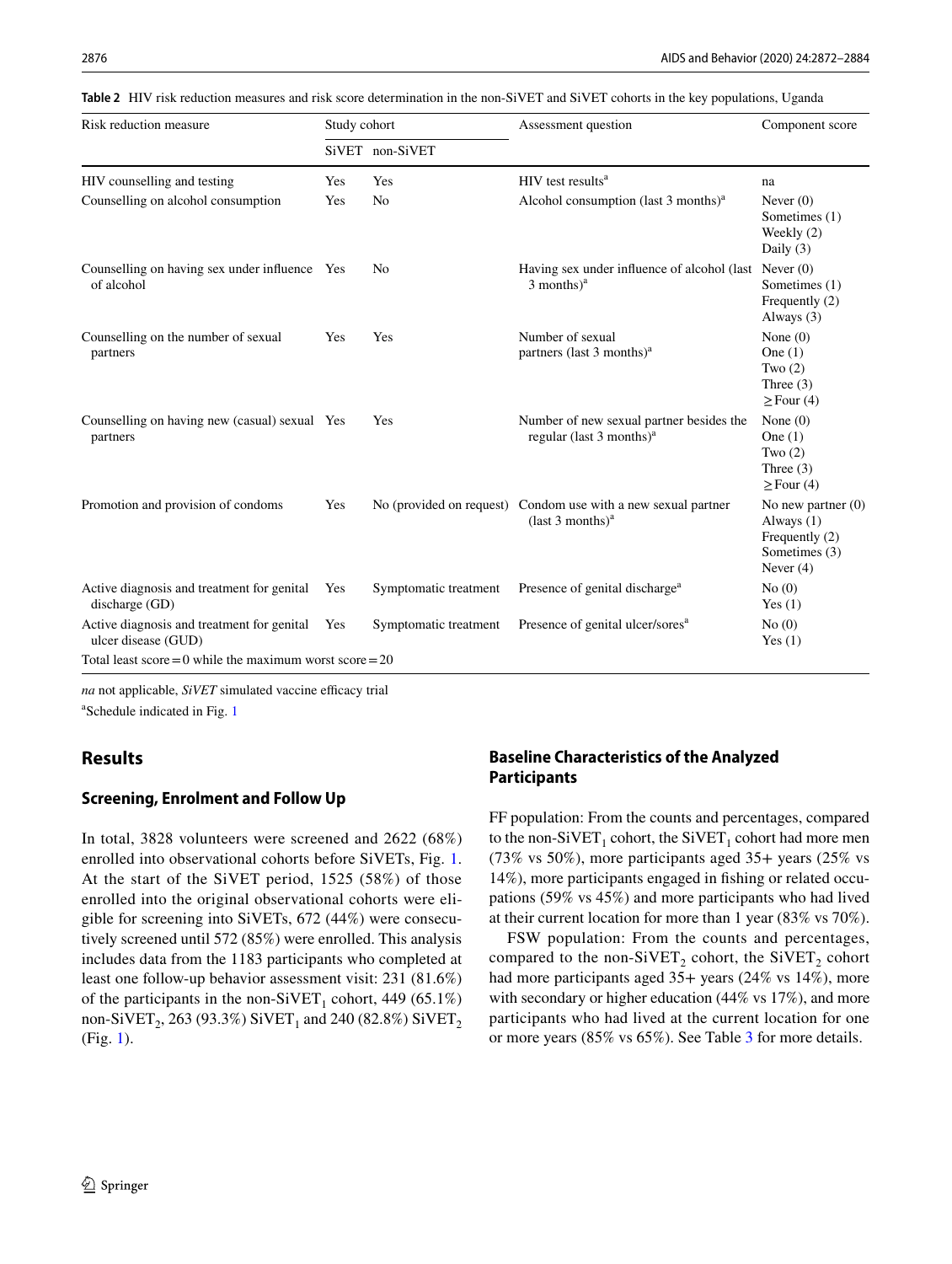<span id="page-6-0"></span>**Table 3** Baseline characteristics of participants in the non-SiVET and SiVET cohorts in the key populations in Uganda, counts, percentages and chi-squared test

| Variable                      | Total (%)  | $FF (N=494)$             |                          |         | $FSW (N=689)$         |                   |          |
|-------------------------------|------------|--------------------------|--------------------------|---------|-----------------------|-------------------|----------|
|                               |            | Non-SiVET1<br>$n(\%)$    | SiVET1<br>$n(\%)$        | p-value | Non-SiVET2<br>$n(\%)$ | SiVET2<br>$n(\%)$ | p-value  |
| Overall                       | 1183 (100) | 231 (100)                | 263 (100)                |         | 449 (100)             | 240 (100)         |          |
| Sex                           |            |                          |                          | < 0.01  |                       |                   |          |
| Male                          | 306 (26)   | 115(50)                  | 191 (73)                 |         |                       |                   |          |
| Female                        | 877 (74)   | 116(50)                  | 72(27)                   |         | 449 (100)             | 240 (100)         |          |
| Age (years)                   |            |                          |                          | 0.01    |                       |                   | < 0.01   |
| $18 - 24$                     | 440 (37)   | 104(45)                  | 79 (30)                  |         | 191(43)               | 66 (28)           |          |
| $25 - 34$                     | 522 (44)   | 94 (41)                  | 119 (45)                 |         | 193 (43)              | 116 (48)          |          |
| $35+$                         | 221 (19)   | 33(14)                   | 65(25)                   |         | 65(14)                | 58 (24)           |          |
| Ethnicity                     |            |                          |                          | 0.02    |                       |                   | 0.07     |
| Baganda                       | 544 (46)   | 94 (41)                  | 121 (46)                 |         | 204(45)               | 125(52)           |          |
| Banyankole                    | 170(14)    | 40(17)                   | 27(10)                   |         | 76(17)                | 27(11)            |          |
| Banyarwanda                   | 150(13)    | 59 (26)                  | 53 (20)                  |         | 21(5)                 | 17(7)             |          |
| Other                         | 319 (27)   | 38 (16)                  | 62(24)                   |         | 148 (33)              | 71 (30)           |          |
| Religion                      |            |                          |                          | 0.36    |                       |                   | 0.98     |
| Christian                     | 899 (76)   | 172 (74)                 | 205 (78)                 |         | 340 (76)              | 182 (76)          |          |
| Muslim                        | 284 (24)   | 59 (26)                  | 58 (22)                  |         | 109(24)               | 58 (24)           |          |
| Education                     |            |                          |                          | 0.12    |                       |                   | < 0.01   |
| None                          | 237(20)    | 25(11)                   | 17(6)                    |         | 182(41)               | 13(5)             |          |
| Primary                       | 666 (56)   | 156 (67)                 | 197 (75)                 |         | 191 (42)              | 122(51)           |          |
| Secondary+                    | 280 (24)   | 50(22)                   | 49 (19)                  |         | 76(17)                | 105(44)           |          |
| Marital status                |            |                          |                          | 0.24    |                       |                   | $0.01\,$ |
| Single never married          | 359 (31)   | 67(29)                   | 75 (29)                  |         | 158 (35)              | 59 (25)           |          |
| Married                       | 275 (23)   | 104(45)                  | 135(51)                  |         | 24(5)                 | 12(5)             |          |
| Single ever married           | 549 (46)   | 60(26)                   | 53 (20)                  |         | 267 (60)              | 169(70)           |          |
| Occupation                    |            |                          |                          | < 0.01  |                       |                   | 0.22     |
| Small scale business          | 147(12)    | 54(23)                   | 70 (27)                  |         | 13(3)                 | 10(4)             |          |
| Fishing/related               | 259 (22)   | 104(45)                  | 155 (59)                 |         |                       | $\equiv$          |          |
| Hotel/bar/hair saloon         | 298 (25)   | 41 (18)                  | 22(8)                    |         | 144 (32)              | 91 (38)           |          |
| Sex work                      | 425 (36)   | $\overline{\phantom{0}}$ | $\overline{\phantom{0}}$ |         | 289 (64)              | 136 (57)          |          |
| Other                         | 54(5)      | 32(14)                   | 16(6)                    |         | 3(1)                  | 3(1)              |          |
| Duration (years) in community |            |                          |                          | < 0.01  |                       |                   | < 0.01   |
| $0 - 1$                       | 306(26)    | 70 (30)                  | 44 (17)                  |         | 156(35)               | 36(15)            |          |
| >1                            | 877 (74)   | 161(70)                  | 219 (83)                 |         | 293(65)               | 204 (85)          |          |
| Illicit drug use              |            |                          |                          | 0.53    |                       |                   | 0.95     |
| No                            | 572 (48)   | 207 (90)                 | 231 (88)                 |         | 87 (19)               | 47 (20)           |          |
| Yes                           | 611 (52)   | 24 (10)                  | 32(12)                   |         | 362(81)               | 193 (80)          |          |

*FF* Fisherfolk, *FSW* female sex worker, *SiVET* simulated vaccine efficacy trial

## **Risk Indicator Characteristics at Baseline and 12 Months**

Reported participant behavior/characteristics at baseline and 12 months are shown in the bar graph, Fig. [2](#page-7-0). For the FF population, the baseline components were broadly comparable between the non-SiVET<sub>1</sub> and SiVET<sub>1</sub> cohorts, except for the proportion of participants reporting more than one sexual partner, which was higher in the  $SiVET_1$ (71%) compared to the non-SiVET<sub>1</sub> (57%). At 12 months of follow up, the two groups were largely similar, except for having genital ulcer/sores (20% vs 10%), reporting new sexual partners (46% vs 37%) and non-condom use with new sexual partner (52% vs 37%) that were all higher in non-SiVET<sub>1</sub> compared to SiVET<sub>1</sub>. Similarly, in the FSW population the baseline components were comparable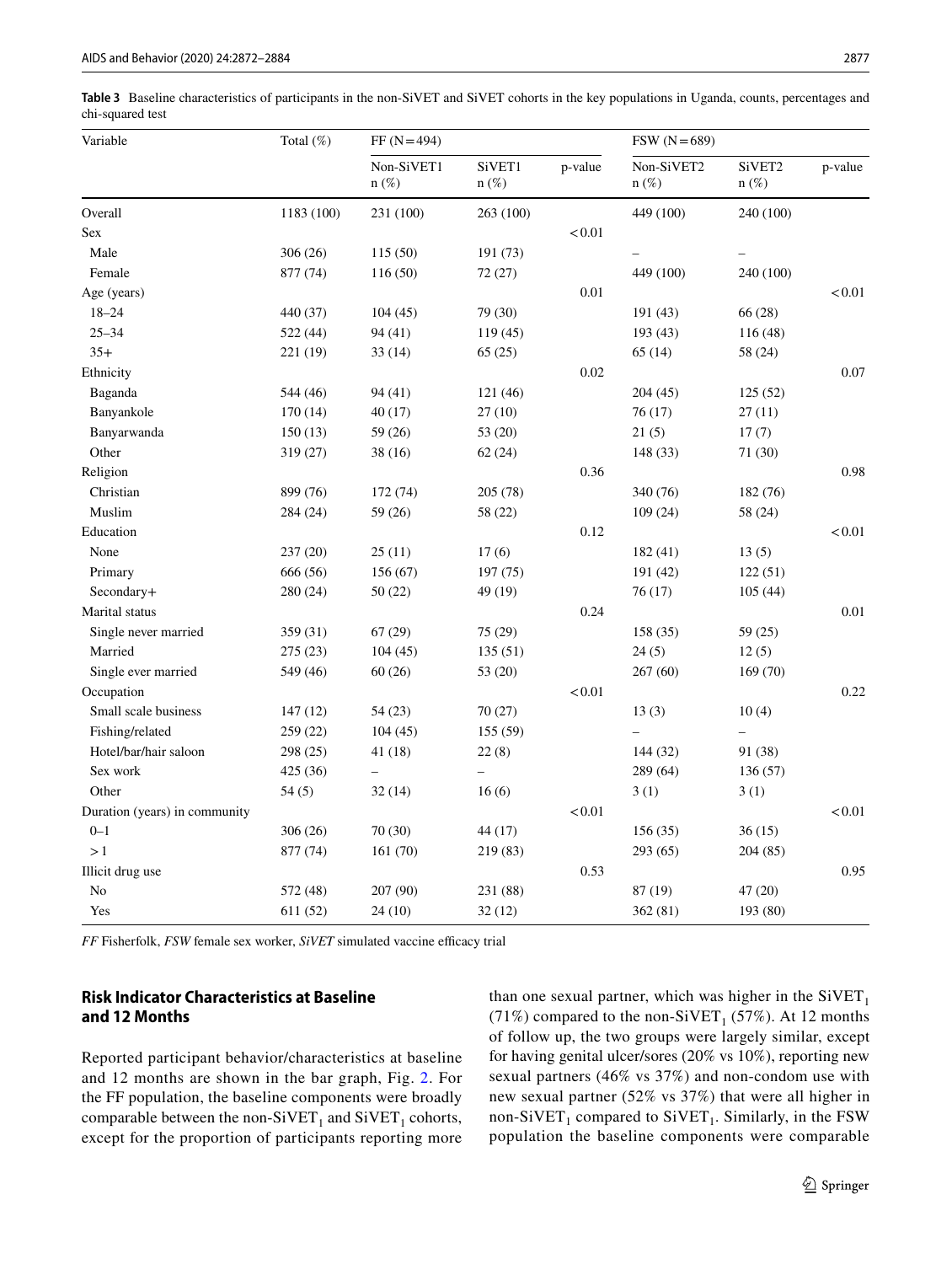

<span id="page-7-0"></span>**Fig. 2** Proportion of risk component measures at baseline and 12 months in the non-SiVET and SiVET cohorts among the key populations in Uganda

<span id="page-7-1"></span>**Table 4** Risk score at baseline and 12 months of follow up stratifed by study cohort and population (means and medians)

| Population | Study                  | Risk score at baseline |           |        |          | Risk score at 12 months |     |                |          |
|------------|------------------------|------------------------|-----------|--------|----------|-------------------------|-----|----------------|----------|
|            |                        | Mean                   | <b>SD</b> | Median | IOR.     | Mean                    | SD. | Median         | IOR      |
| FF         | Non-SiVET <sub>1</sub> | 7.7                    | 3.9       | - 8    | $5 - 10$ | 5.1                     | 3.6 | $\overline{4}$ | $2 - 7$  |
|            | SiVET <sub>1</sub>     | 8.8                    | 3.6       | 9      | $6 - 11$ | 4.8                     | 3.2 | 5              | $2 - 7$  |
| <b>FSW</b> | $Non-SiVET$ ,          | 8.7                    | 2.7       | 9      | $7 - 10$ | 8.5                     | 2.5 | 9              | $7 - 10$ |
|            | SiVET <sub>2</sub>     | 11.4                   | 3.1       | 9      | $8 - 13$ | 9.5                     | 3.8 | 10             | $7 - 12$ |

*FF* Fisherfolk, *FSW* female sex worker, *SiVET* simulated vaccine efficacy trial, *SD* standard deviation, *IQR* interquartile range

between the non-SiVET<sub>2</sub> and SiVET<sub>2</sub> populations, except for reported daily alcohol use (58% vs 28%), genital ulcer/ sores (39% vs 16%) and non-condom use with new sexual partner (26% vs 1%) that were all higher in the non- $SiVET_2$  $SiVET_2$  (Fig. 2). At 12 months of follow up, the differences between non-SiVET<sub>2</sub> and SiVET<sub>2</sub> seen at baseline remained.

## **Composite Risk Score**

The composite risk scores for each cohort, and stratifed by study population, are shown by means and medians in Table [4](#page-7-1). In both cohorts, the mean risk score was higher in the SiVET than the corresponding non-SiVET at baseline; in the FF population, this situation had reversed in the 12 months of follow up.

## **Decrease in Risk Score Between Baseline and 12 Months of Follow‑Up**

Overall, 170 (73.6%) of the participants in the non-SiVET<sub>1</sub> and 214 (81.4%) in the  $SiVET_1$  cohort in the FF population experienced a decrease in risk score ( $p=0.038$ ). Similarly, 197 (43.9%) of the participants in the non-SiVET, compared to 149 (62.1%) in SiVET<sub>2</sub> cohort in the FSW population experienced a decrease in risk score,  $p < 0.001$ .

The bar graph, Fig. [3](#page-8-0) shows the proportion of participants whose individual component risk scores at 12 months decreased from that at baseline. In the FF population, there was generally a large decrease, of 40% or more, in the risk score for all components in both non-SiVET<sub>1</sub> and SiVET<sub>1</sub>. The difference between non- $SiVET_1$  and  $SiVET_1$  cohorts were observed mainly in the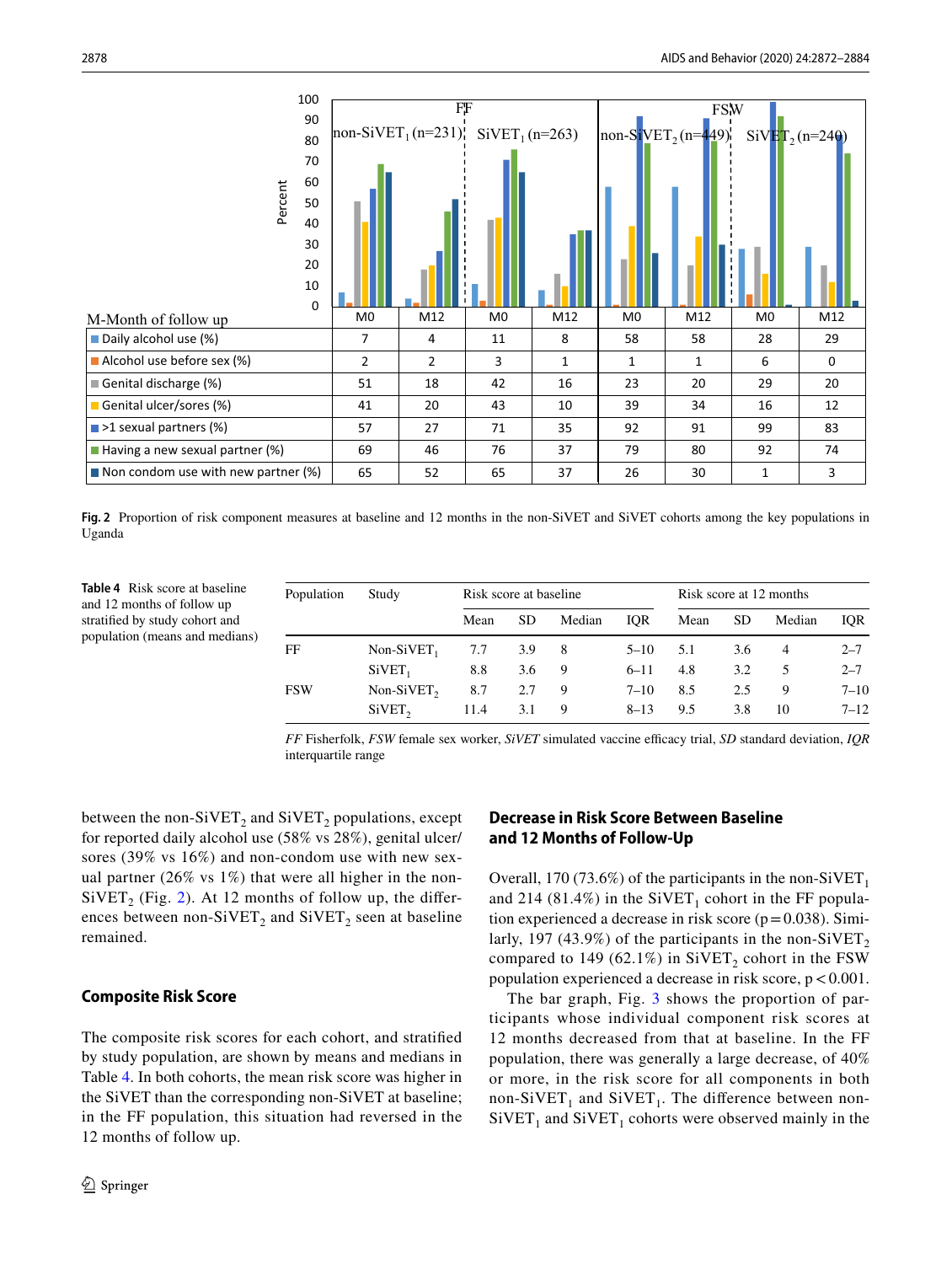

<span id="page-8-0"></span>**Fig. 3** Proportion of participants with decrease in the score of a given risk component measure between baseline and 12 months among the key populations in Uganda

proportion with decreased genital ulcer/sores (53% vs 77%) and those reporting new sexual partners (51% vs 73%).

In the FSW population there were generally smaller decreases (typically less than 15%) in the risk score in the non-SiVET<sub>2</sub> for most components except for genital ulcer/ sores and non-condom use with a new sexual partner that declined by about 40%. On the other hand, the decreases in risk score were over 30% for all components in the  $\text{SiVET}_2$ cohort. Comparing non-SiVET<sub>2</sub> to SiVET<sub>2</sub>, the proportion of decreased risk score were higher in  $SiVET<sub>2</sub>$  for all components.

#### **Regression Analysis of Risk Score at 12 Month**

Table [5](#page-9-0) shows the results of linear regression models comparing non-SiVET to corresponding SiVET cohort at 12 months of follow up adjusted for baseline risk score and other factors shown in the table. Overall, in the FF population, the predicted mean risk score for  $SiVET_1$  at 12 months was 0.63 points lower (95% CI – 1.18 to – 0.08,  $p=0.024$ ) than for non-SiVET<sub>1</sub> after adjustment for factors shown in Table [5](#page-9-0). In FSW it was 0.10 points lower (95% CI – 0.58 to 0.39, p = 0.692) for SiVET<sub>2</sub> than non- $SiVET_2$  after adjusting for factors shown in Table [5.](#page-9-0) In the FF population, the predicted mean risk score for females was 1.65 points lower (95% CI – 2.24 to – 1.05,  $p < 0.001$ ) than males.

#### **Results of the sensitivity analyses**

Linear regression models comparing non-SiVET participants (not screened because of SiVET recruitment accrual) to SiVET and SiVET screen failures and adjusting for the factors in Table [5](#page-9-0) were applied separately to each of the two subpopulations. Compared to the non-SiVET participants in the FF population; the predicted mean risk score was 0.75 points lower (95% CI – 1.31 to – 0.20, p=0.004) in SiVET participants, and 1.94 lower (95% CI – 3.60 to – 0.29,  $p=0.021$ ) in SiVET screen failures. Similarly, in the FSW compared to non-SiVET participants, the predicted mean risk score was 0.05 points lower (95% CI – 0.57 to 0.46,  $p = 0.836$ ) in SiVET participants but 0.52 points higher (95% CI – 0.27 to 1.32, p=0.198) in the SiVET screen failures.

In a further sensitivity analysis of the adjusted linear regression models stratifed by sex in the FF population, comparing non-SiVET participants to SiVET ones, the predicted mean risk score for SiVET was 1.24 points lower (95% CI – 2.01 to  $-0.48$ ,  $p=0.002$ ) for the men and 0.67 points lower (95%)  $CI - 1.41$  to  $-0.08$ ,  $p = 0.080$  for the women. All results and adjustment risk factors are shown in Supplementary Table 7.

#### **Discussion**

In this paper, we compared behaviors of people recruited into simulated HIV vaccine efficacy trials with people who remained in the observational cohorts in which the trials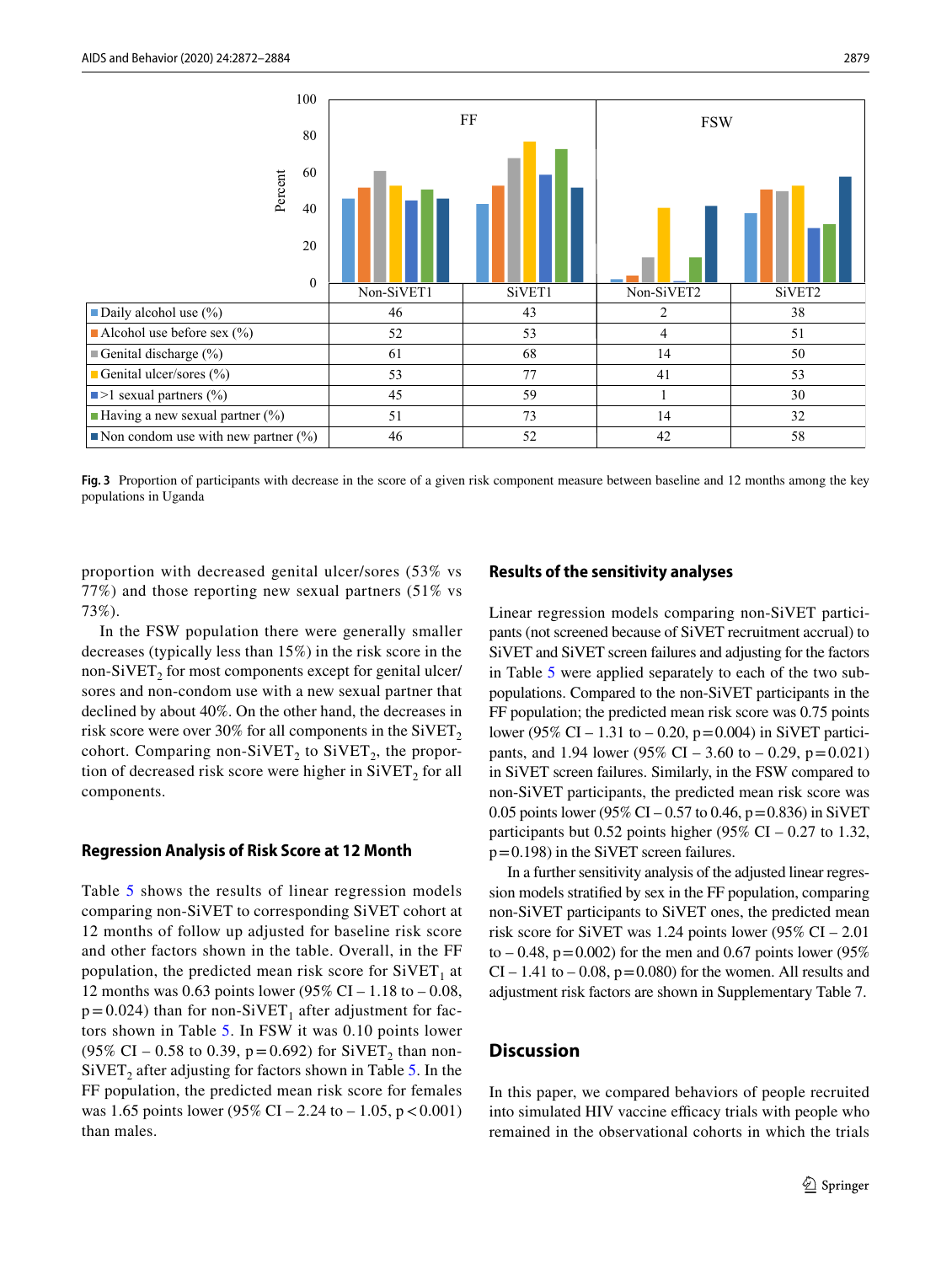| Variable                      | $FF (N=494)$                    |         | $FSW (N=689)$                       |         |                                   |       |                                 |         |
|-------------------------------|---------------------------------|---------|-------------------------------------|---------|-----------------------------------|-------|---------------------------------|---------|
|                               | Uncoef $(95\%CI)$               | p-value | aCoef $(95\%CI)$                    | p-value | Uncoef $(95\%CI)$                 |       | $p$ -value aCoef (95%CI)        | p-value |
| Study                         |                                 |         |                                     |         |                                   |       |                                 |         |
| Non-SiVET                     | Ref                             |         | Ref                                 |         | Ref                               |       | Ref                             |         |
| <b>SiVET</b>                  | $-0.63$ ( $-1.18$ to<br>$-0.08$ | 0.024   | $-0.92$ ( $-1.47$ to<br>$-0.37$ )   | 0.001   | $-0.10$ ( $-0.58$ to<br>(0.39)    | 0.692 | $-0.12$ (0.63 to<br>(0.38)      | 0.625   |
| <b>Sex</b>                    |                                 |         |                                     |         |                                   |       |                                 |         |
| Male                          | Ref                             |         | Ref                                 |         |                                   |       |                                 |         |
| Female                        | $-1.55$ ( $-2.11$ to<br>$-0.98$ |         | $<0.001$ -1.65 (-2.24 to<br>$-1.05$ | < 0.001 |                                   |       |                                 |         |
| Age (years)                   |                                 |         |                                     |         |                                   |       |                                 |         |
| $18 - 24$                     | Ref                             |         | Ref                                 |         | Ref                               |       | Ref                             |         |
| $25 - 34$                     | $0.25$ ( $-0.36$ to<br>(0.86)   | 0.425   | $0.09$ ( $-0.51$ to<br>0.69)        | 0.764   | $0.09$ ( $-0.38$ to<br>0.56)      | 0.697 | $0.09$ (-0.41 to<br>0.59)       | 0.729   |
| $35+$                         | $-0.23$ ( $-0.99$ to<br>0.52)   | 0.544   | $-0.24$ ( $-0.99$ to<br>0.50)       | 0.522   | $0.07$ (-0.54 to<br>0.69)         | 0.810 | $0.14 (-0.52)$<br>0.79)         | 0.686   |
| Ethnicity                     |                                 |         |                                     |         |                                   |       |                                 |         |
| Baganda                       | Ref                             |         | Ref                                 |         | Ref                               |       |                                 |         |
| Banyankole                    | $0.65$ ( $-0.20$ to<br>1.50)    | 0.132   | $0.43$ (-0.40 to<br>1.25)           | 0.310   | $-0.26$ ( $-0.89$ to<br>0.36)     | 0.412 |                                 |         |
| Banyarwanda                   | $-0.26$ ( $-0.96$ to<br>0.45)   | 0.478   | $-0.14$ $(-0.83$ to<br>0.55)        | 0.694   | $-0.09$ ( $-1.04$ to<br>0.86)     | 0.849 |                                 |         |
| Other                         | $0.39$ (1.13 to 2.55)           | 0.300   | $0.22$ (-0.50 to<br>0.93)           | 0.553   | $0.35 (-0.14)$<br>0.83)           | 0.159 |                                 |         |
| Religion                      |                                 |         |                                     |         |                                   |       |                                 |         |
| Christian                     | Ref                             |         |                                     |         | Ref                               |       |                                 |         |
| Muslim                        | $-0.31$ $(-0.96$ to<br>(0.33)   | 0.337   |                                     |         | $-0.01$ $(-0.51$ to<br>(0.49)     | 0.968 |                                 |         |
| Education                     |                                 |         |                                     |         |                                   |       |                                 |         |
| None                          | Ref                             |         |                                     |         | Ref                               |       |                                 |         |
| Primary                       | $-0.10$ ( $-1.09$ to<br>(0.89)  | 0.842   |                                     |         | $0.26$ (-0.25 to<br>0.77)         | 0.317 |                                 |         |
| $Secondary +$                 | $-0.55$ $(-1.67$ to<br>0.57)    | 0.337   |                                     |         | $-0.15$ $(-0.72$ to<br>0.43)      | 0.614 |                                 |         |
| Marital status                |                                 |         |                                     |         |                                   |       |                                 |         |
| Single never mar-<br>ried     | Ref                             |         |                                     |         | Ref                               |       | Ref                             |         |
| Married                       | $-0.42$ ( $-1.07$ to<br>0.22)   | 0.197   |                                     |         | $-1.03$ ( $-2.03$ to<br>$-0.04$ ) | 0.042 | $-1.15$ $(-2.17$ to<br>$-0.14)$ | 0.026   |
| Single ever mar-<br>ried      | $-0.29$ ( $-1.05$ to<br>(0.47)  | 0.456   |                                     |         | $0.003$ (-0.46 to<br>(0.46)       | 0.989 | $-0.14$ $(-0.65$ to<br>(0.37)   | 0.599   |
| Occupation                    |                                 |         |                                     |         |                                   |       |                                 |         |
| Small scale busi-<br>ness     | Ref                             |         |                                     |         | Ref                               |       | Ref                             |         |
| Fishing/related               | $0.64 (-0.03)$<br>1.31)         | 0.060   |                                     |         | -                                 |       |                                 |         |
| Hotel/bar/salon               | $-0.37$ $(-1.30$ to<br>0.56)    | 0.434   |                                     |         | $-0.59$ ( $-1.80$ to<br>0.62)     | 0.339 | $-0.56$ ( $-1.78$ to<br>0.66)   | 0.368   |
| Sex work                      |                                 |         |                                     |         | $-0.21$ ( $-1.40$ to<br>0.97)     | 0.726 | $-0.16$ ( $-1.35$ to<br>1.04)   | 0.798   |
| Other                         | $-0.48$ ( $-1.50$ to<br>0.55)   | 0.360   |                                     |         | $-1.33$ ( $-3.87$ to<br>1.21)     | 0.304 | $-1.27$ ( $-3.82$ to<br>1.27)   | 0.326   |
| Duration (years) in community |                                 |         |                                     |         |                                   |       |                                 |         |

<span id="page-9-0"></span>**Table 5** Unadjusted and adjusted factors associated with decrease in risk score among key populations in Uganda, linear regression models results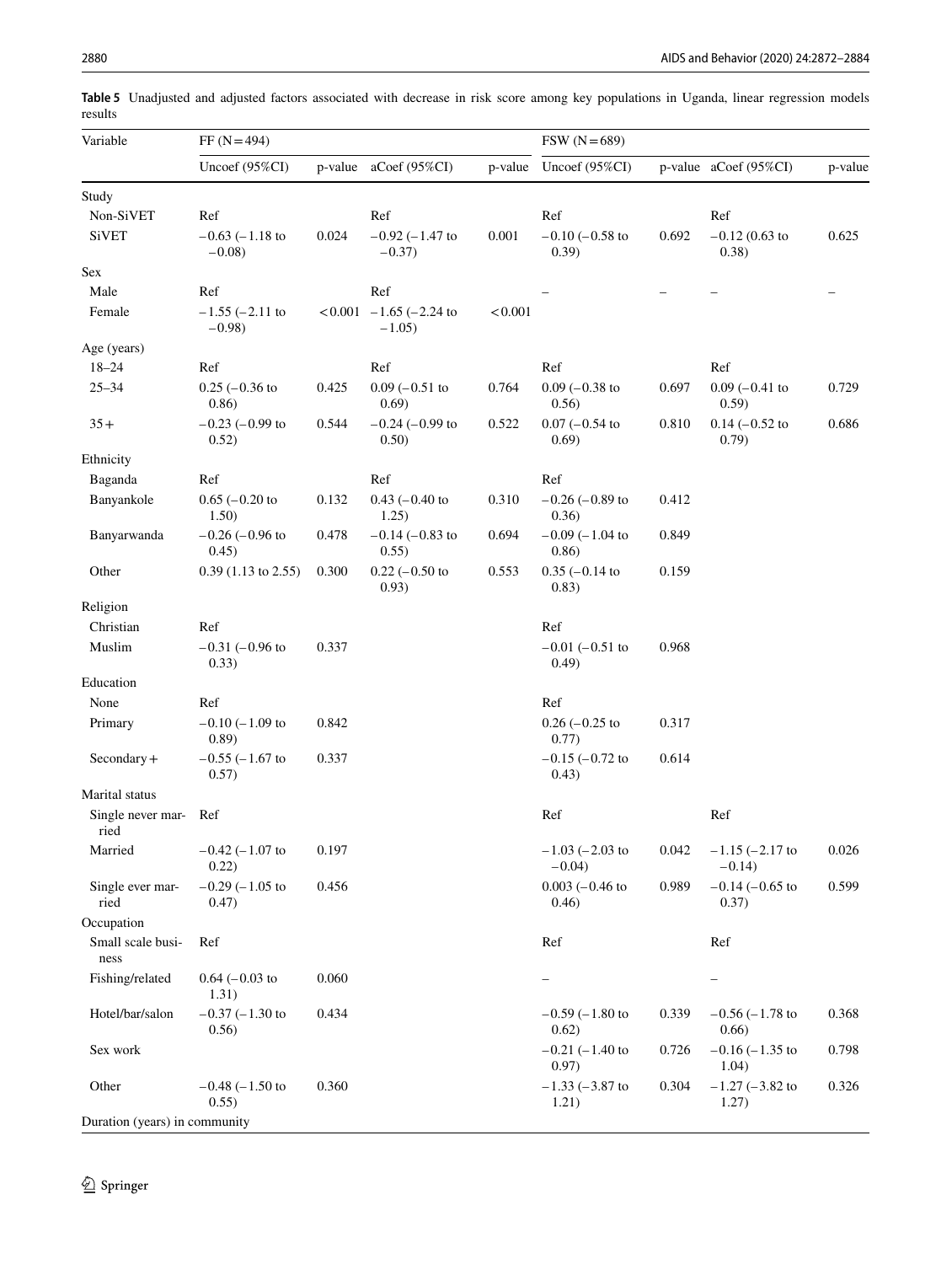**Table 5** (continued)

| Variable         | $FF (N = 494)$          |       | $FSW (N=689)$            |         |                               |       |                            |         |
|------------------|-------------------------|-------|--------------------------|---------|-------------------------------|-------|----------------------------|---------|
|                  | Uncoef $(95\%CI)$       |       | $p$ -value aCoef (95%CI) | p-value | Uncoef $(95\%CI)$             |       | $p$ -value aCoef (95%CI)   | p-value |
| $0 - 1$          | Ref                     |       |                          |         | Ref                           |       | Ref                        |         |
| >1               | $0.41 (-0.24)$<br>1.05) | 0.217 |                          |         | $0.30$ (-0.17 to<br>0.77)     | 0.213 | $0.31$ (-0.18 to<br>(0.80) | 0.209   |
| Illicit drug use |                         |       |                          |         |                               |       |                            |         |
| No               | Ref                     |       | Ref                      |         | Ref                           |       |                            |         |
| Yes              | $1.06(0.19-1.94)$       | 0.017 | $0.78 (-0.07)$<br>1.63)  | 0.073   | $-0.29$ ( $-0.82$ to<br>0.24) | 0.288 |                            |         |

*FF* Fisherfolk, *FSW* female sex worker, *SiVET* simulated vaccine efficacy trial, *CI* confidence interval, *Uncoef* unadjusted linear regression model coefficient, *aCoef* adjusted linear regression model coefficient, *p value* statistical significance, *Ref* reference category

were nested. The cohorts consisted of fsherfolks and female sex workers in Uganda. We found that the proportion of participants whose composite HIV risk score decreased was higher among participants who enrolled in SiVETs. Generally, the proportion of participants with decreased risk score were lower among FSW than FF; conversely, the diference between SiVET and non-SiVET cohorts was greatest in the FSW population. The results from the linear regression analysis suggested that participation in a SiVET was independently associated with a decrease in composite risk score in both populations; however, there was only good statistical evidence for this among FF. This result is consistent with previous trials, which reported participants' engagement in lower HIV risky behaviors during trial follow up beyond that observed in the source population [[20](#page-12-16)[–22](#page-12-17)].

In the FF population, women were more likely than men to report a decrease in HIV risk behaviors. Literature shows that women in Sub Saharan Africa [[31\]](#page-13-0) have better health seeking behaviors and they could have been more likely to respond to the HIV risk reduction measures provided in these cohorts.

Although the observational cohorts were the recruitment source for the SiVETs, screening and enrollment was consecutive and not random; thus participants' baseline characteristics between SiVET and non-SiVET cohorts differed in some important ways in both populations. SiVETs recruited more men  $(SiVET_1$  in FF), more participants aged 35 or over, more educated participants ( $SiVET_2$  in FSW) and more people who had lived in the community for longer than 1 year. Previous studies have highlighted the signifcant selection diferences between clinical trials and source population and its efect on the trial outcomes [[19–](#page-12-15)[21,](#page-12-29) [32\]](#page-13-1).

Clinical trials of active interventions have shown a 50% to 78% reduction in HIV incidence in the control arm compared to that predicted from the source population [[20](#page-12-16)[–22](#page-12-17)]. This led to many of these trials ending early due to futility. Similarly, previous publications from these SiVETs [[9,](#page-12-8) [13\]](#page-12-27) in FF and FSW populations have indicated a 40% to 50%

reduction in HIV incidence in those recruited into the trial compared to the source population, even though the Hepatitis B vaccine used in the SiVETs had no efect on HIV susceptibility.

It is possible that consecutive screening and enrolment into SiVET included more of the participants that were likely to report on time for study visits and adhere to HIV risk reduction measures. The engagement with less risky behaviors might lower the risk for HIV infection in intervention trials for reasons unrelated to the product being tested. In the FF population, individual HIV risk components generally decreased between baseline and 12 months, more so in the SiVET cohorts. More notable was a decrease in 'condomless' sex with a new sexual partner. This was more marked in the SiVET, about 43% decrease as opposed to 20% in non-SiVET cohort. Though not documented at interim clinic visits, SiVET participants had more access to condoms because of the more clinic visits.

On the other hand, in the FSW population, there were marginal decreases in individual reported risk behavior in the SiVET cohort and very minimal to none in the non-SiVET cohort. This could be associated with the occupational demands of sex work as the livelihood of 100% of these cohort participants depended on high-risk behavior. Unlike the FF population, the FSW population was comprised of females and only male condoms were provided for use with male sexual clients. Literatures in Africa shows that, females have limited power in relationships to demand condom use [\[33](#page-13-2)]. Furthermore, studies in female sex workers population in Africa [[34](#page-13-3)] and elsewhere [[35–](#page-13-4)[37](#page-13-5)] have shown that 'condomless' sex attracted more pay. This could hamper decreases in 'condomless' sex with new or other causal sexual partners as seen in this population.

Our analysis has a number of strengths that included a reasonable sample size, two distinct key populations in which SiVET and non-SiVET cohorts were aligned to a set duration of time. Both SiVET and corresponding non-SiVET cohorts' participants were seen at the same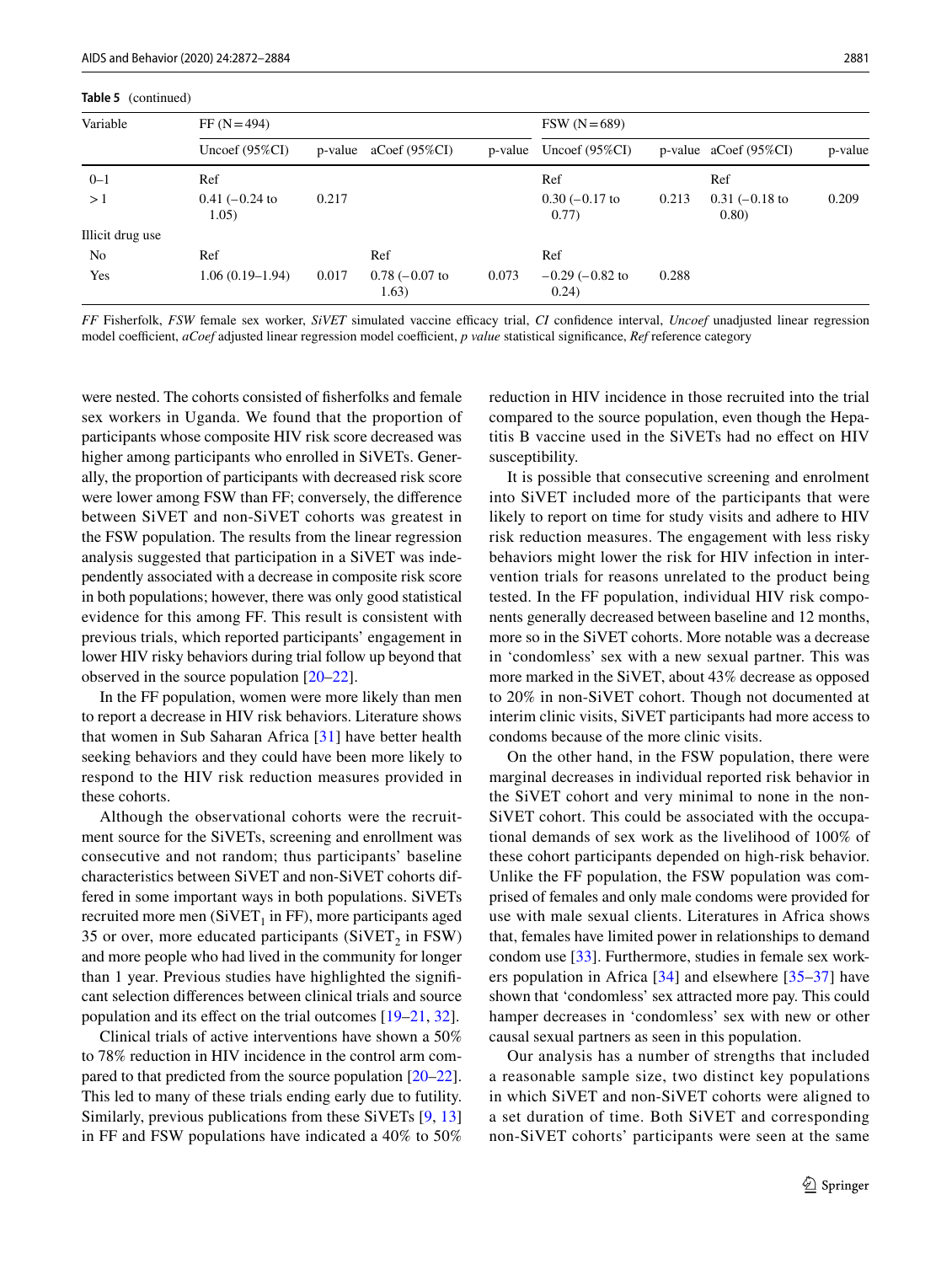clinic by the same study staff under standardized study procedures. All staff were trained on both studies, and study visits and conduct were done per Standard Operating Procedures to assure data were collected in a systematic manner. Our comparative analysis is not without limitations, however. SiVET cohorts were more likely to screen and enroll participants that reported on time for their 3 to 18 months source cohort clinic visit. It is possible that timely participants are also more inclined to take up the HIV behavioral risk reduction measures or are otherwise more compliant with study instructions. The study procedures in the SiVET and non-SiVET cohorts were not blinded. However, at the time of the conduct of SiVETs, the primary aim was not to compare SiVET to non-SiVET participants and if there were any diferences in the conduct of study procedures, they were likely modest unconscious biases, and are unlikely to have afected the outcomes considered in this analysis. Participants were encouraged to take more condoms in case their stock was fnished before the next scheduled clinic visits and we did not document the data on condom demands on visits that HIV risk behavior assessment was not scheduled. This could have helped explain the more marked increase in condom use with a new sexual partner seen in the SiVETs cohort because participants in this cohort had more of such visits. Notwithstanding these limitations, our comparative analysis gives a rare opportunity of estimating the likely drop in HIV risk components in trials nested within source cohorts in two distinct key populations.

In conclusion, results from both key populations suggest that participation in both studies positively afected risk-taking behavior, and in some cases, this was more pronounced in a "Simulation trial" conducted alongside an observational study aligned to the same duration of time. Previous publications from these populations have shown lower HIV incidence in SiVET cohorts compared to non-SiVET cohorts even when aligned to the same duration of follow up. Other studies have also shown lower HIV incidence in the trial control arm compared to that predicted from observational data at the trial on set. Therefore, it is likely that participants who join trials are mostly those likely to respond to HIV risk reduction measures beyond what is seen in source population or the general population. While the more than half drop in the HIV risk score in FF and one third in FSW participating in SiVETs is of great public health importance, investigatorrecruiting participants into clinical trials from observational cohorts in these key populations need to consider the likely efect of reduction in HIV risk components on likelihood of seroconversion and the trial statistical power. Taking the results of this analysis and previous publications on HIV incidence from these SiVETs and non-SiVET cohorts, it is encouraging that these key populations could still be suitable for HIV vaccine efficacy and other HIV prevention trials.

**Acknowledgements** Authors would like to acknowledge the study teams staff and participants.

 **Author Contributions** AA: Lead Author, drafted initial manuscript draft, carried out data management, analysis and interpretation. SN contributed to data analysis and interpretation. YM: contributed to the design of the  $SiVET_2$  protocol, study coordination (Observational cohort in FSW and  $SIVER<sub>2</sub>$ ), MP: contributed to the design of both SiVETs and the observational cohort in FF and interpreted the data, PEF: contributed to the design of both SiVETs and the observational cohort in FF and interpreted the data. PK: directed the implementation of both observational cohorts and SiVETs. JT contributed to data analysis and interpretation. All authors critically commented, provided revisions to the manuscript and approved the fnal version for submission.

**Funding** The observational cohort in the FF and SiVET<sub>2</sub> in the FSW were fully funded by IAVI.  $S\text{iVET}_1$  in FF population was funded by IAVI with partial funding as a pilot grant received from the Global HIV vaccine Enterprise. IAVI receives the generous support of USAID and other donors; a full list of IAVI donors is available at [www.iavi.](http://www.iavi.org) [org.](http://www.iavi.org) The contents of this manuscript are the responsibility of IAVI and co-authors and do not necessarily refect the views of USAID or the US Government. The observational cohort in the FSW population was jointly funded by the UK Medical Research Council (MRC) and the UK Department for International Development (DFID) under the MRC/DFID Concordat agreement and is part of the EDCTP2 program supported by the European Union. The clinic received support from PEPFAR through the Centers for Disease Control and Prevention for the provision of clinical services. The funders had no role in data analysis and its interpretation.

 **Data Availability** The MRC/UVRI and LSHTM Uganda Research Unit encourages open data access and has a data sharing policy accessible at <https://www.mrcuganda.org/publications/data-sharing-policy>. The policy summarizes the conditions under which data collected by the Unit can be made available to other bona fde researchers, the way in which such researchers can apply to have access to the data and how data will be made available if an application for data sharing is approved. Should any other researchers need to have access to the data from which this manuscript was generated, the processes to access the data are well laid out in the policy. The corresponding and other coauthor emails have been provided and they could be contacted anytime for further clarifcations and/or support to access the data.

#### **Compliance with Ethical Standards**

**Conflict of interest** The authors declare that they have no competing interests.

**Ethical Approval** The Uganda Virus Research Institute (UVRI) Research and Ethics Committee (GC127, GC/127/14/04/454, GC/127/12/04/22 and GC127/12/06/01) and the Uganda National Council for Science and Technology (MV834, HS364 and HS1584) approved the conduct of non-SiVET and SiVET cohorts in both key populations. The London School of Hygiene and Tropical Medicine Observational/Interventions Research Ethics Committee (LSHTM14588) approved the proposal leading to this comparative analysis.

**Informed Consent** We obtained written informed consent from each participant before enrolment into the non-SiVET and SiVET cohorts.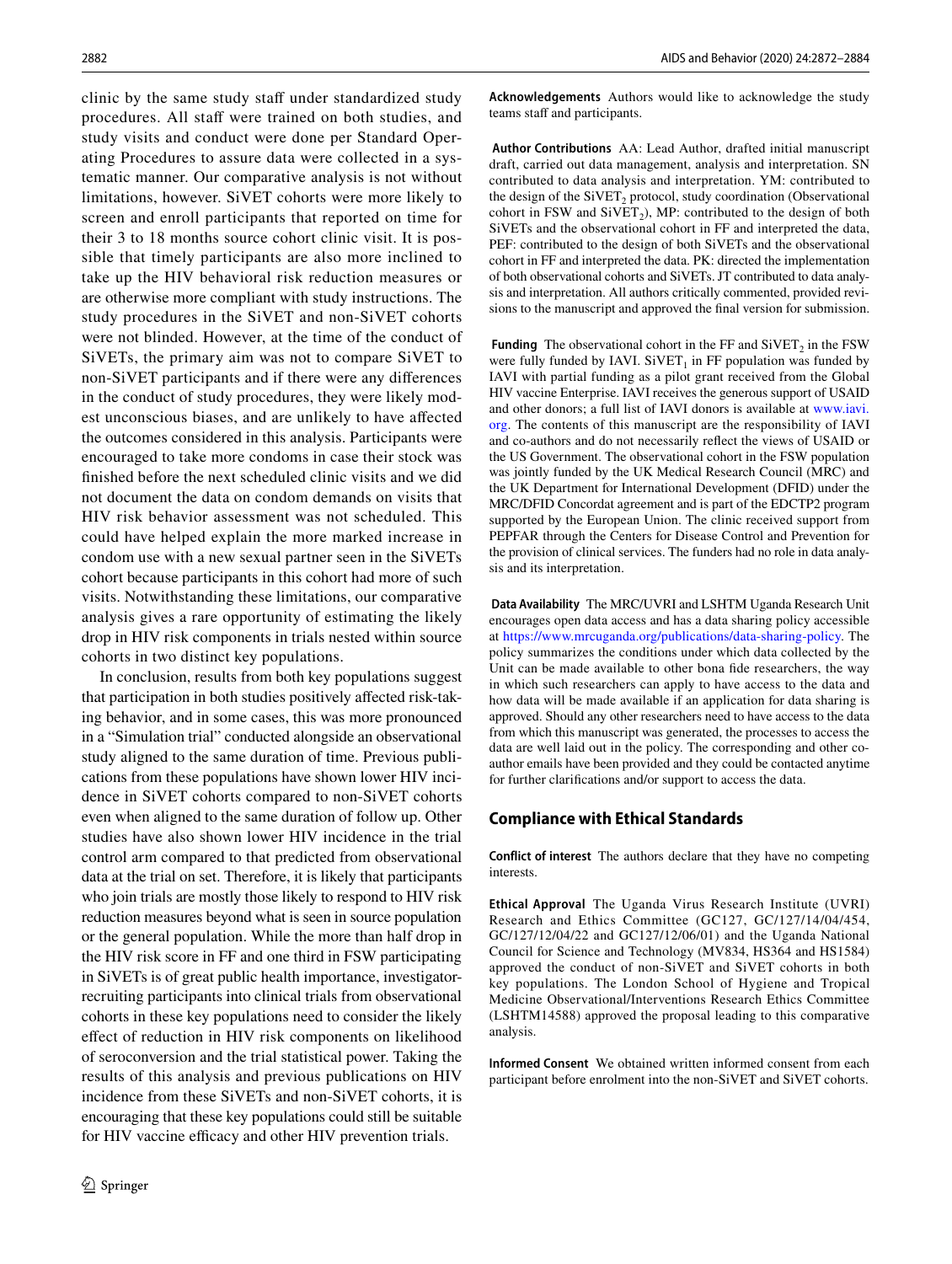**Open Access** This article is licensed under a Creative Commons Attribution 4.0 International License, which permits use, sharing, adaptation, distribution and reproduction in any medium or format, as long as you give appropriate credit to the original author(s) and the source, provide a link to the Creative Commons licence, and indicate if changes were made. The images or other third party material in this article are included in the article's Creative Commons licence, unless indicated otherwise in a credit line to the material. If material is not included in the article's Creative Commons licence and your intended use is not permitted by statutory regulation or exceeds the permitted use, you will need to obtain permission directly from the copyright holder. To view a copy of this licence, visit <http://creativecommons.org/licenses/by/4.0/>.

## **References**

- <span id="page-12-0"></span>1. UNAIDS. State of the epidemic. 2018.
- <span id="page-12-1"></span>2. Mills EJ, Nachega JB, Buchan I, Orbinski J, Attaran A, Singh S, et al. Adherence to antiretroviral therapy in sub-Saharan Africa and North America: a meta-analysis. JAMA. 2006;296(6):679–90.
- <span id="page-12-2"></span>3. Esparza J. An HIV vaccine: how and when? Bull World Health Organ. 2001;79:1133–7.
- <span id="page-12-3"></span>4. Barnhart M. Long-acting HIV treatment and prevention: closer to the threshold. Global Health: Science and Practice; 2017.
- <span id="page-12-4"></span>5. Margolis DM, Koup RA, Ferrari G. HIV antibodies for treatment of HIV infection. Immunol Rev. 2017;275(1):313–23.
- <span id="page-12-5"></span>6. AVERT. HIV and AIDS in East and Southern Africa regional overview February 2019 [https://www.avert.org/professionals/](https://www.avert.org/professionals/hiv-around-world/sub-saharan-africa/overview) [hiv-around-world/sub-saharan-africa/overview.](https://www.avert.org/professionals/hiv-around-world/sub-saharan-africa/overview) Accessed on 17 April 2019
- <span id="page-12-6"></span>7. Kharsany AB, Karim QA. HIV infection and AIDS in sub-Saharan Africa: current status, challenges and opportunities. Open AIDS J. 2016;10:34.
- <span id="page-12-7"></span>8. Ruzagira E, Wandiembe S, Abaasa A, Levin J, Bwanika A, Bahemuka U, et al. Prevalence and incidence of HIV in a rural community-based HIV vaccine preparedness cohort in Masaka, Uganda. PLoS ONE. 2011;6(6):e20684.
- <span id="page-12-8"></span>9. Abaasa A, Nash S, Mayanja Y, Price M, Fast PE, Kamali A, et al. Simulated vaccine efficacy trials to estimate HIV incidence for actual vaccine clinical trials in key populations in Uganda. Vaccine. 2019;37:2065–72.
- <span id="page-12-24"></span>10. Kamali A, Nsubuga R, Ruzagira E, Bahemuka U, Asiki G, Price M, et al. Heterogeneity of HIV incidence: a comparative analysis between fshing communities and in a neighbouring rural general population, Uganda, and implications for HIV control. Sex Transm Infect. 2016;92(6):447–54.
- <span id="page-12-25"></span>11. Kasamba I, Nash S, Seeley J, Weiss HA. HIV incidence among women at high risk of HIV infection attending a dedicated clinic in Kampala, Uganda: 2008–2017. Sexually transmitted diseases. 2019.
- <span id="page-12-9"></span>12. Seeley J, Nakiyingi-Miiro J, Kamali A, Mpendo J, Asiki G, Abaasa A, et al. High HIV incidence and socio-behavioral risk patterns in fshing communities on the shores of Lake Victoria Uganda. Sex Trans Dis. 2012;39(6):433–9.
- <span id="page-12-27"></span>13. Abaasa A, Asiki G, Price MA, Ruzagira E, Kibengo F, Bahemuka U, et al. Comparison of HIV incidence estimated in clinical trial and observational cohort settings in a high risk fshing population in Uganda: implications for sample size estimates. Vaccine. 2016;34(15):1778–855.
- <span id="page-12-10"></span>14. Kiwanuka N, Ssetaala A, Nalutaaya A, Mpendo J, Wambuzi M, Nanvubya A, et al. High incidence of HIV-1 infection in a general population of fshing communities around Lake Victoria, Uganda. PLoS ONE. 2014;9(5):e94932.
- <span id="page-12-11"></span>15. Asiki G, Abaasa A, Ruzagira E, Kibengo F, Bahemuka U, Mulondo J, et al. Willingness to participate in HIV vaccine efficacy trials among high risk men and women from fishing communities along Lake Victoria in Uganda. Vaccine. 2013;31(44):5055–61.
- <span id="page-12-12"></span>16. Kiwanuka N, Ssetaala A, Mpendo J, Wambuzi M, Nanvubya A, Sigirenda S, et al. High HIV-1 prevalence, risk behaviours, and willingness to participate in HIV vaccine trials in fshing communities on Lake Victoria, Uganda. J Intl AIDS Soc. 2013;16(1):18621.
- <span id="page-12-13"></span>17. Bahemuka UM, Abaasa A, Ruzagira E, Lindan C, Price MA, Kamali A, et al. Retention of adults from fshing communities in an HIV vaccine preparedness study in Masaka, Uganda. PLoS ONE. 2019;14(1):e0198460.
- <span id="page-12-14"></span>18. Abaasa A, Asiki G, Mpendo J, Levin J, Seeley J, Nielsen L, et al. Factors associated with dropout in a long term observational cohort of fshing communities around lake Victoria, Uganda. BMC Res Notes. 2015;8(1):815.
- <span id="page-12-15"></span>19. Pinsky P, Miller A, Kramer B, Church T, Reding D, Prorok P, et al. Evidence of a healthy volunteer efect in the prostate, lung, colorectal, and ovarian cancer screening trial. Am J Epidemiol. 2007;165(8):874–81.
- <span id="page-12-16"></span>20. Feldblum PJ, Adeiga A, Bakare R, Wevill S, Lendvay A, Obadaki F, et al. SAVVY vaginal gel (C31G) for prevention of HIV infection: a randomized controlled trial in Nigeria. PLoS ONE. 2008;3(1):e1474.
- <span id="page-12-29"></span>21. Peterson L, Nanda K, Opoku BK, Ampofo WK, Owusu-Amoako M, Boakye AY, et al. SAVVY®(C31G) gel for prevention of HIV infection in women: a phase 3, double-blind, randomized, placebo-controlled trial in Ghana. PLoS ONE. 2007;2(12):e1312.
- <span id="page-12-17"></span>22. Peterson L, Taylor D, Roddy R, Belai G, Phillips P, Nanda K, et al. Tenofovir disoproxil fumarate for prevention of HIV infection in women: a phase 2, double-blind, randomized, placebocontrolled trial. PLoS Clin Trials. 2007;2(5):e27.
- <span id="page-12-18"></span>23. Asiki G, Mpendo J, Abaasa A, Agaba C, Nanvubya A, Nielsen L, et al. HIV and syphilis prevalence and associated risk factors among fshing communities of Lake Victoria, Uganda. Sex Transm Infect. 2011;87(6):511–5.
- <span id="page-12-26"></span>24. Vandepitte J, Bukenya J, Weiss HA, Nakubulwa S, Francis SC, Hughes P, et al. HIV and other sexually transmitted infections in a cohort of women involved in high risk sexual behaviour in Kampala, Uganda. Sex Transm Dis. 2011;38(4):316.
- <span id="page-12-19"></span>25. Hladik W, Baughman AL, Serwadda D, Tappero JW, Kwezi R, Nakato ND, et al. Burden and characteristics of HIV infection among female sex workers in Kampala, Uganda: a respondentdriven sampling survey. BMC Public Health. 2017;17(1):565.
- <span id="page-12-20"></span>26. Kahle EM, Hughes JP, Lingappa JR, John-Stewart G, Celum C, Nakku-Joloba E, et al. An empiric risk scoring tool for identifying high-risk heterosexual HIV-1 serodiscordant couples for targeted HIV-1 prevention. J Acqu Immune Defic Syndromes. 1999;62(3):339.
- <span id="page-12-21"></span>27. Huan X, Tang W, Babu GR, Li J, Zhang M, Liu X, et al. HIV risk-reduction counseling and testing on behavior change of MSM. PLoS ONE. 2013;8(7):e69740.
- <span id="page-12-22"></span>28. Wahome E, Thiong'o AN, Mwashigadi G, Chirro O, Mohamed K, Gichuru E, et al. An empiric risk score to guide PrEP targeting among MSM in Coastal Kenya. AIDS Behav. 2018;22(1):35–44.
- <span id="page-12-23"></span>29. Rocha GM, Kerr LRFS, Kendall C, Guimarães MDC. Risk behavior score: a practical approach for assessing risk among men who have sex with men in Brazil. Braz J Infect Dis. 2018;22(2):113–22.
- <span id="page-12-28"></span>30. Mayanja Y, Abaasa A, Namale G, Asiki G, Price MA, Kamali A. Factors associated with vaccination completion and retention among HIV negative female sex workers enrolled in a simulated